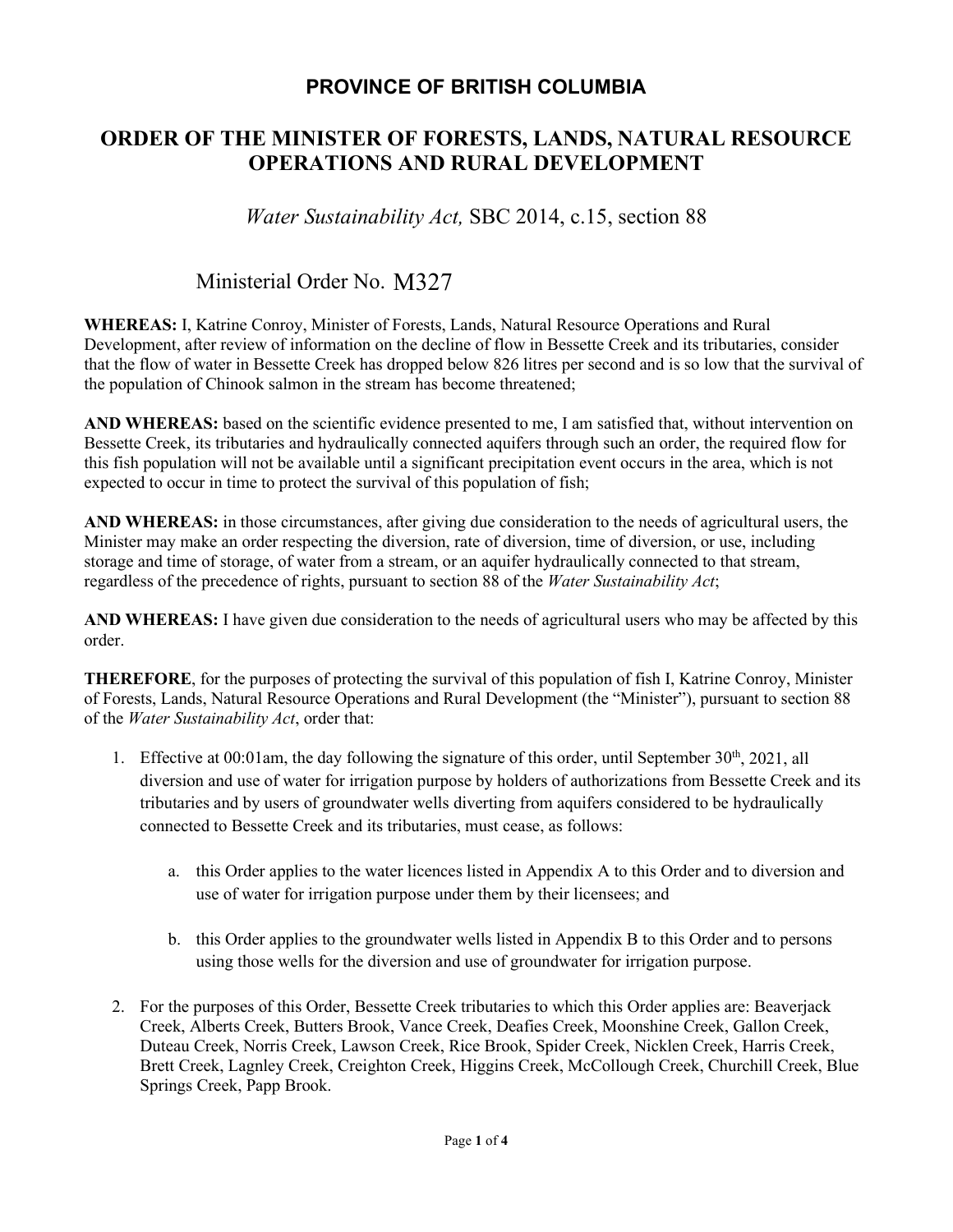- 3. This Order remains in effect until 23:59, September 30, 2021 or until further order of the Minister.
- 4. For information, it is a high penalty offence under section 107(1)(e) of the *Water Sustainability Act* to contravene an order of the Minister made under section 88 of the *Water Sustainability Act*.

\_\_\_\_\_\_\_\_\_\_\_\_\_\_\_\_\_\_\_\_\_\_\_\_\_\_\_\_\_\_\_\_\_\_\_ \_\_\_\_\_\_\_\_\_\_\_\_\_\_\_\_\_\_\_\_\_\_\_\_\_\_\_\_\_\_\_ August 19, 2021

*Date Minister of Forests, Lands Natural Resource Operations and Rural Development*

*(This part is for administrative purposes only and is not part of the Order.)*

#### **Authority under which Order is made:**

Act and section: *Water Sustainability Act,* SBC 2014, c.15, section 88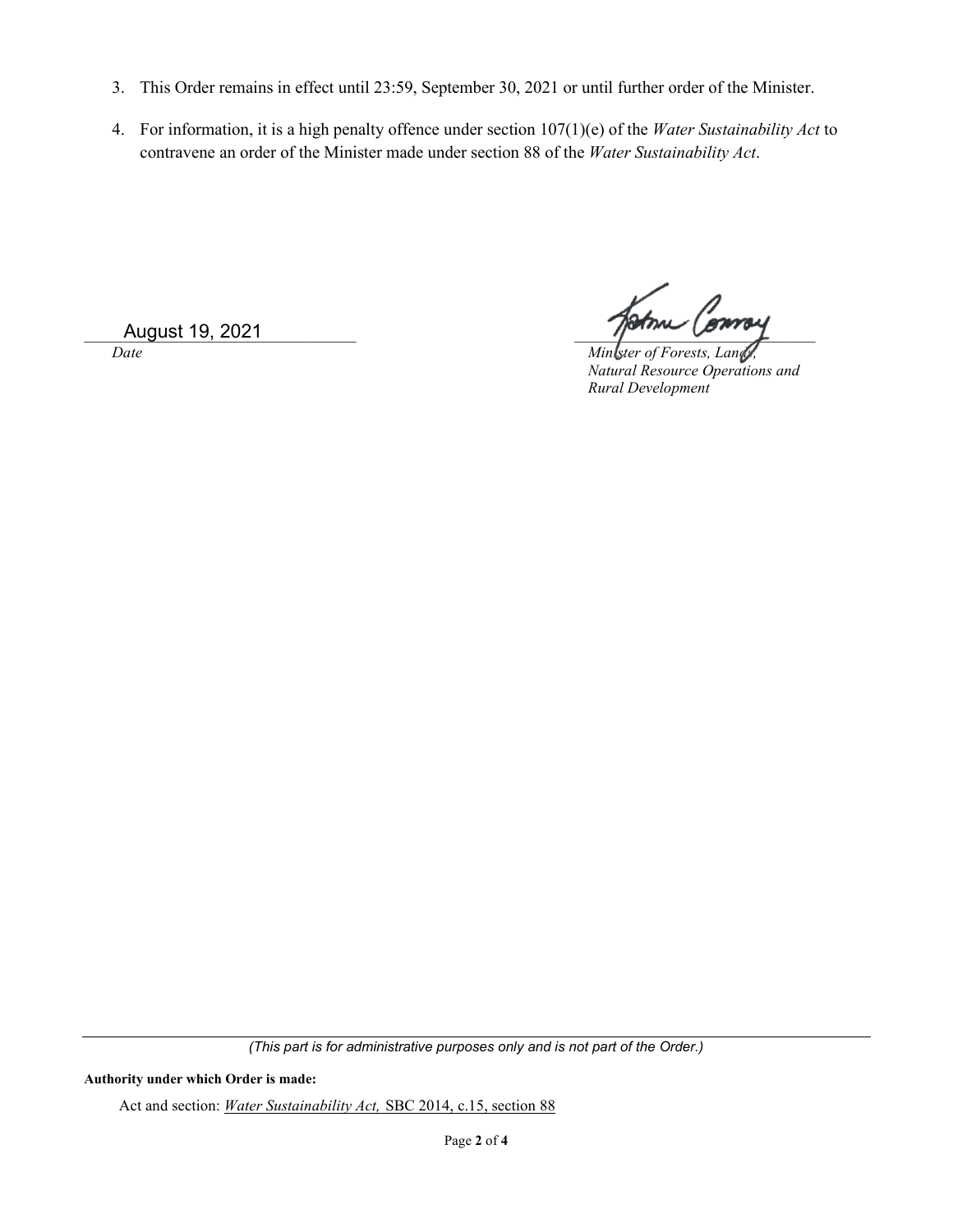### **Appendix A- List of Water Licences for Irrigation Purpose subject to Minister's Order**

Water Licences: C131856, C016191, C044753, F053325, F053324, C059172, C068216, C050771, F047372, F051952, C050047, C062230, C116862, C110558, C047465, F021024, C066388, 502081, C114324, C120580, C113140, C129857, C129858, C120331, 502212, C035864, F048085, C050046, F005724, C110801, F048084, F021315, C046178, C124281, C114007, F008549, F008453, C048132, F003597, C119048, F021550, C034665, F047743, C068295, F070840, C068160, C120579, F021423, C068311, C068297, C023827, C041362, C047464, C110797, F003740, C110799, C068310, F047741, F047747, C060413, F047742, C109279, F021424, C133643, C116436, C066387, C070264, C070263, C046180, C133412, C129781, C113141, C043679, F047753, F047740, C066386, C110795, C133644, C124280, C110800, F047912, F047752, C133777, F047911, C060407, C119049, C129780, C129779, C019060, C110796, F048207, C066338, C056535, C129782, F048860, F066403, F041037, C060431, 500035, 500064, 500144, 500490, 501216, 501393, 501441, 501505, 502485, 502628, 502645, 502812, 503222, 503391, 503411, 501007.